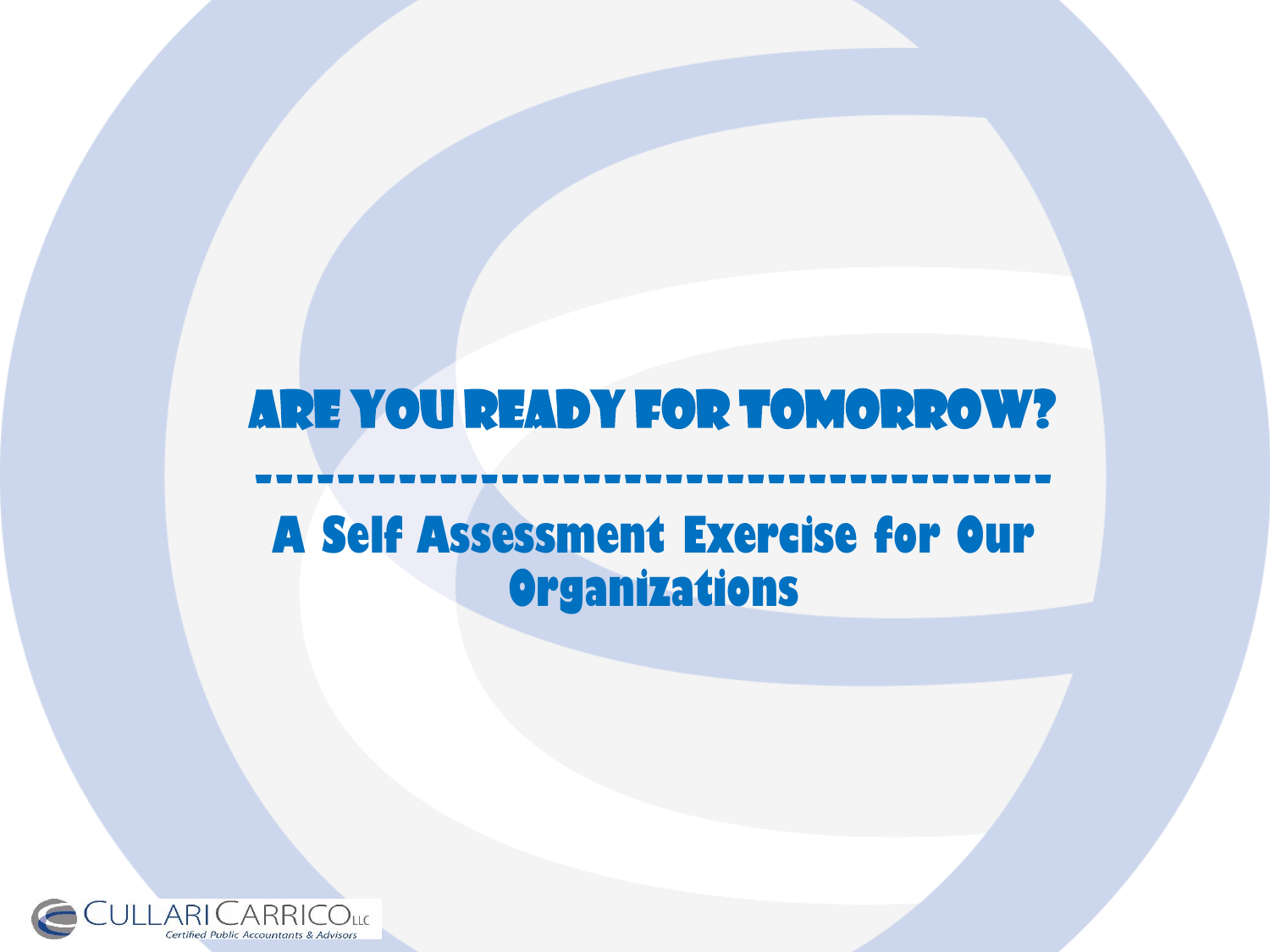# John Carrico Jr., CPA CULLARICARRICOLLO **Certified Public Accountants & Advisors**

# Fairfield, NJ

973-406-3955 x311 [jdc2@cullaricarrico.com](mailto:jdc2@cullaricarrico.com) I'm one of YOU!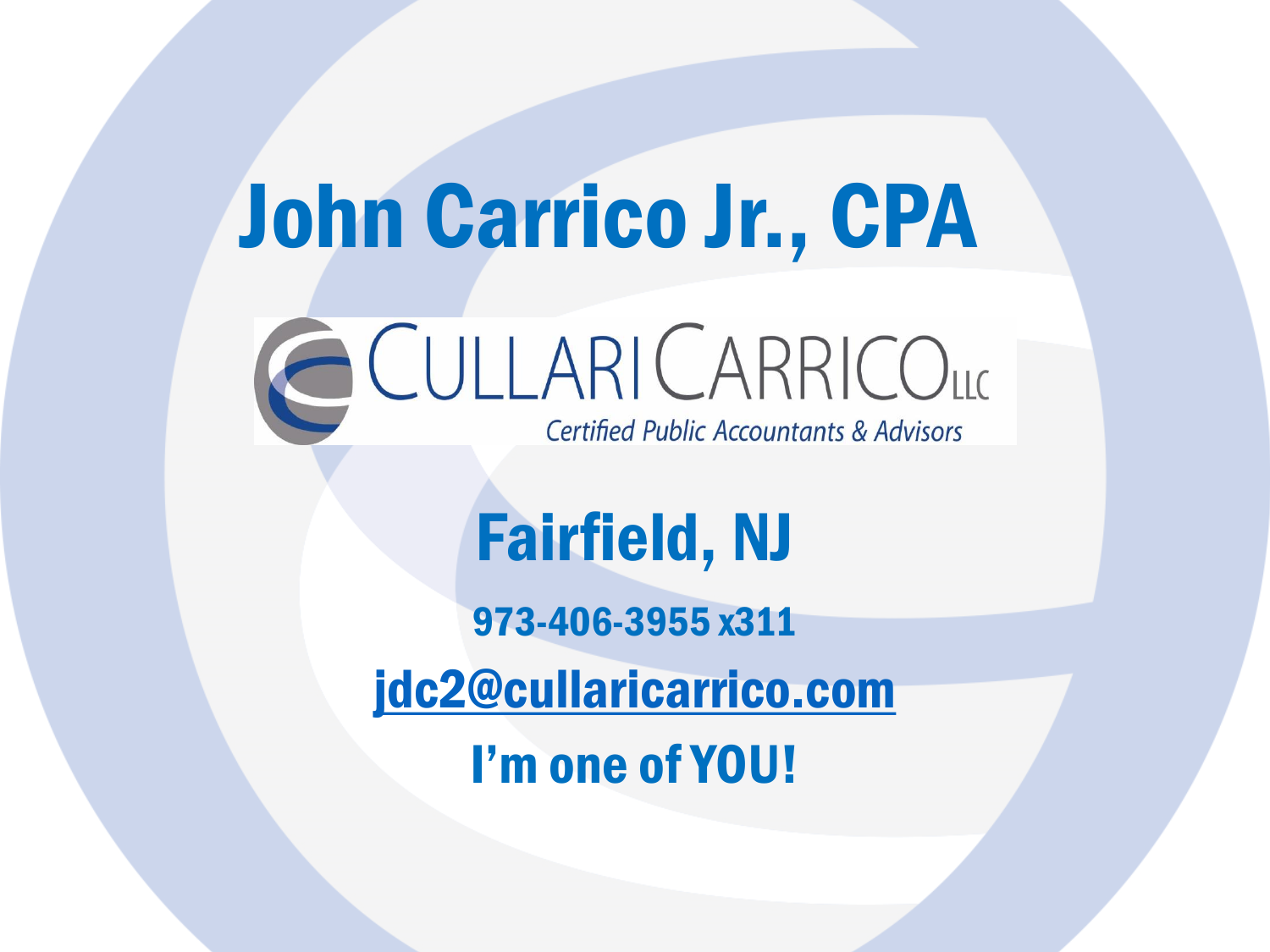## Organizational Concepts & Objectives

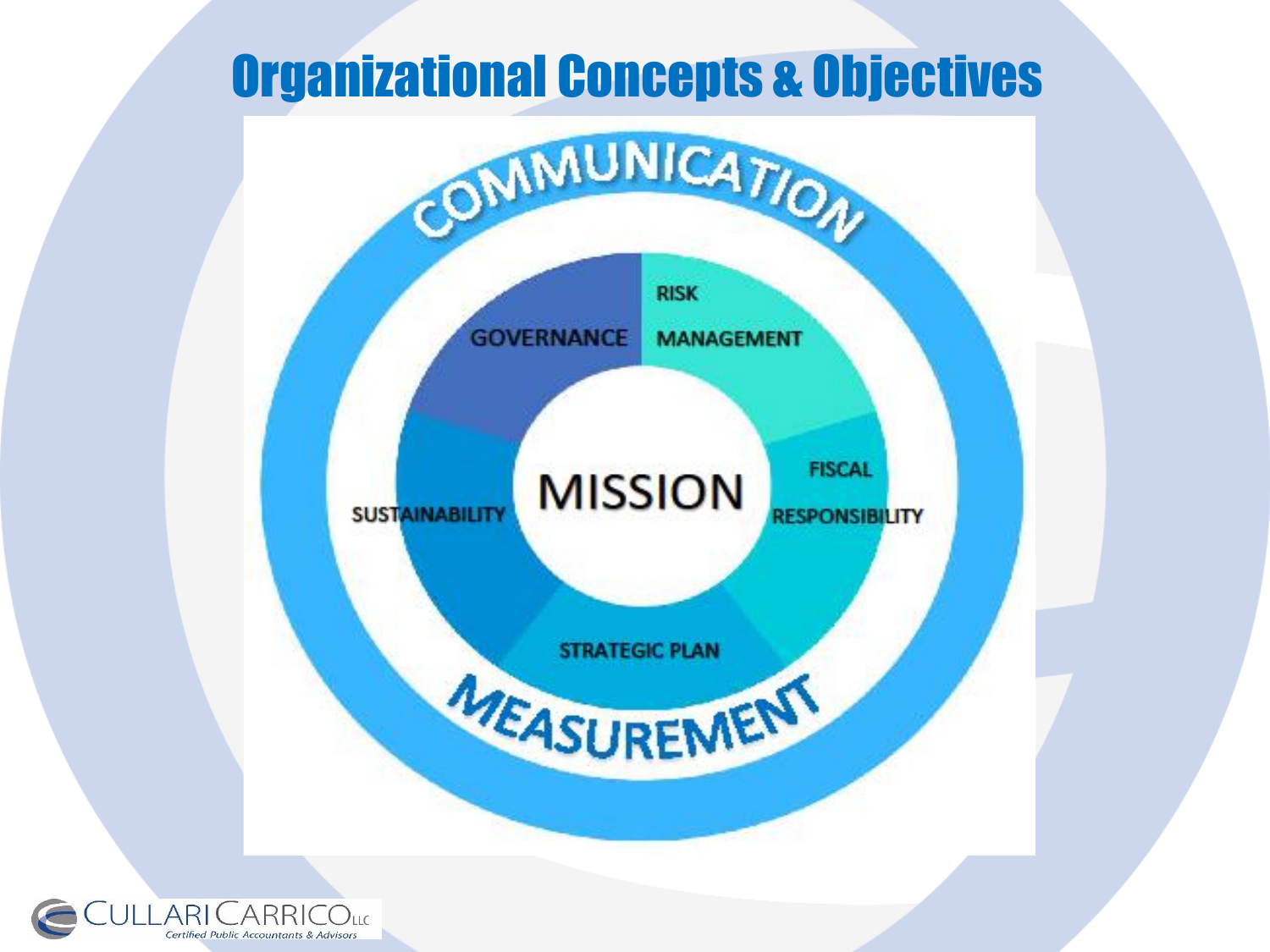## Your Self Assessment Worksheet

| <b>ORGANIZATION NAME:</b>               |                     |
|-----------------------------------------|---------------------|
| <b>SUBJECT AREA</b>                     | <b>ACTION ITEMS</b> |
| <b>A. MISSION (STORYTELLING)</b>        |                     |
| <b>B. GOVERNANCE</b>                    |                     |
| <b>C. SUSTAINABILITY</b>                |                     |
| <b>D. FISCAL RESPONSIBILITY</b>         |                     |
| <b>G. STRATEGIC/SUCCESSION PLANNING</b> |                     |
| <b>H. RISK MANAGEMENT</b>               |                     |

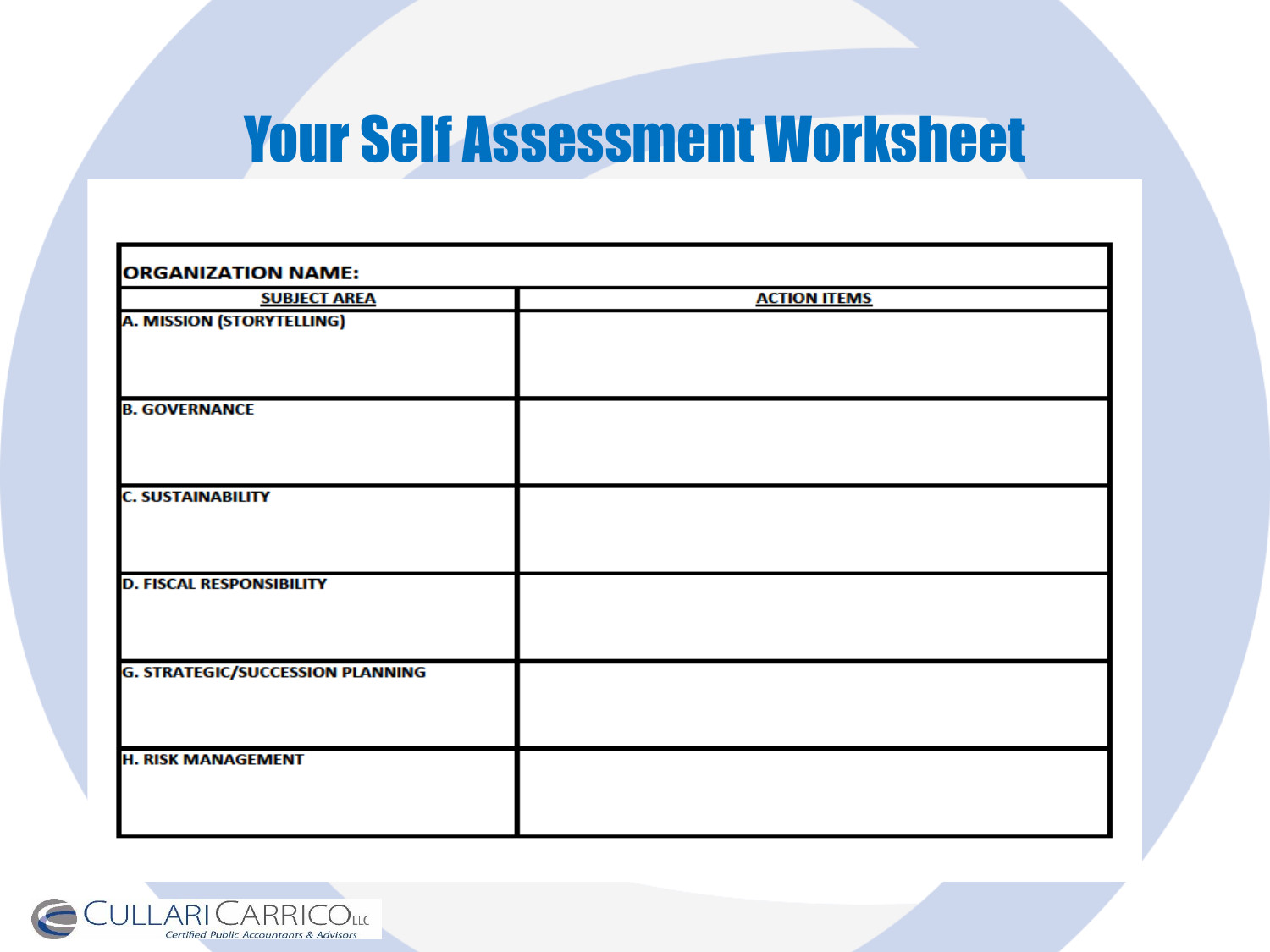# COMMUNICATIONS and MEASUREMENT

### OVERRIDING CONCEPTS THAT APPLY THROUGHOUT

### • *Six Challenges Facing The Non Profit Sector*

(University of Notre Dame Mendoza College of Business Online Article)

- Top priority of the past….acquiring new donors
- Now eclipsed by the need to
- a. Engage the community,
- b. Promote general brand awareness, and
- c. Retain current donors

#### • *FINANCES (DOLLARS) V. OUTCOMES*

What should we emphasize???????????????

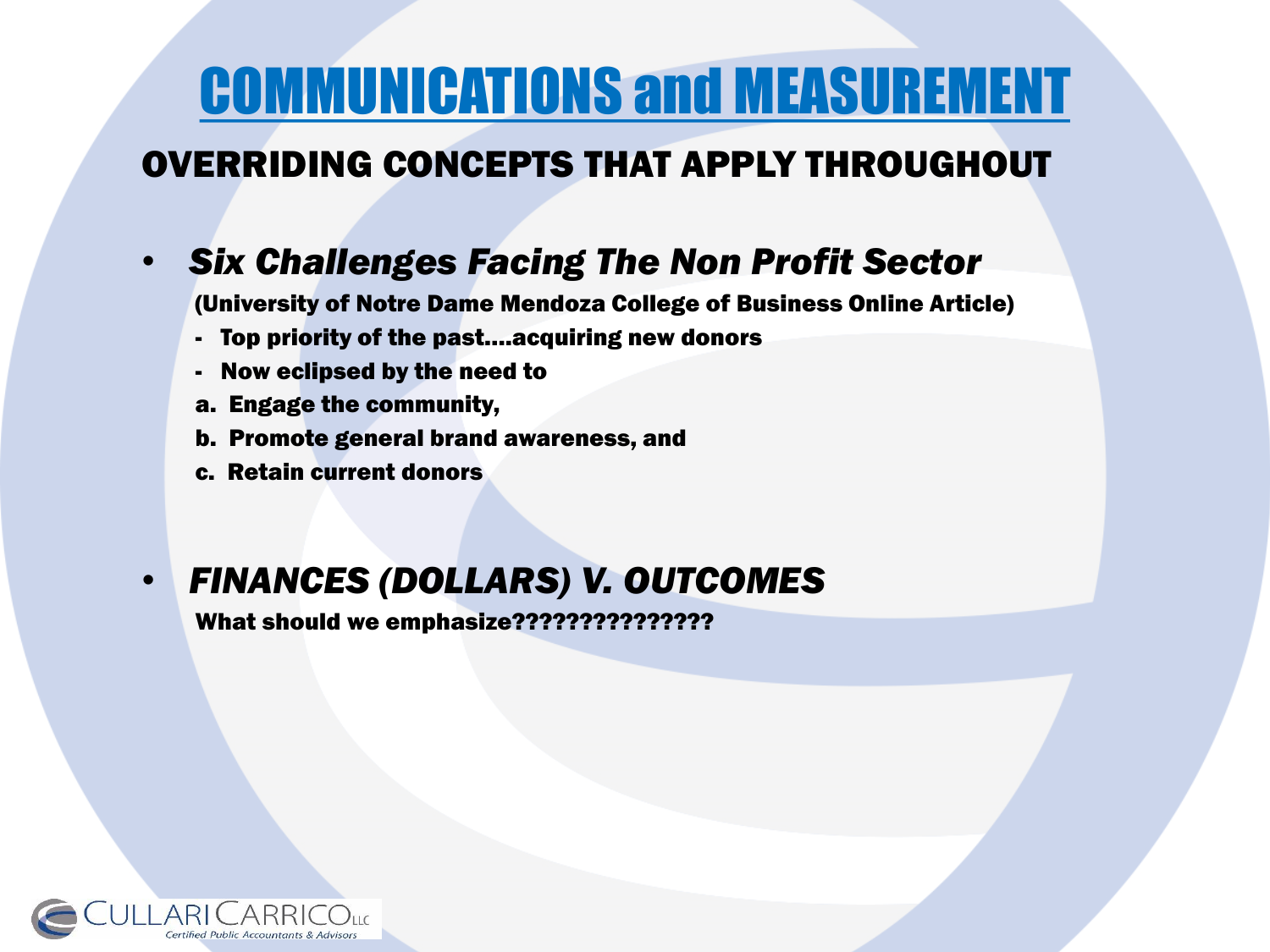## Outcome Measurement/Metrics

- KPI's for All
	- For Our Boards they may be expecting more sophisticated reporting
	- For Our Donors & Potential Donors looking for clear, understandable financial information

Financial

- Year-on-Year Growth revenue &/or budget
- Operating Surplus/Deficit available liquid assets to cover expenses for 3 months???…..6 months???
- Liquid Unrestricted Net Assets (LUNA) emphasis in the new accounting standards
- Program Efficiency program v. total expenses how efficient are we fulfilling our mission. Spending on program v. administration

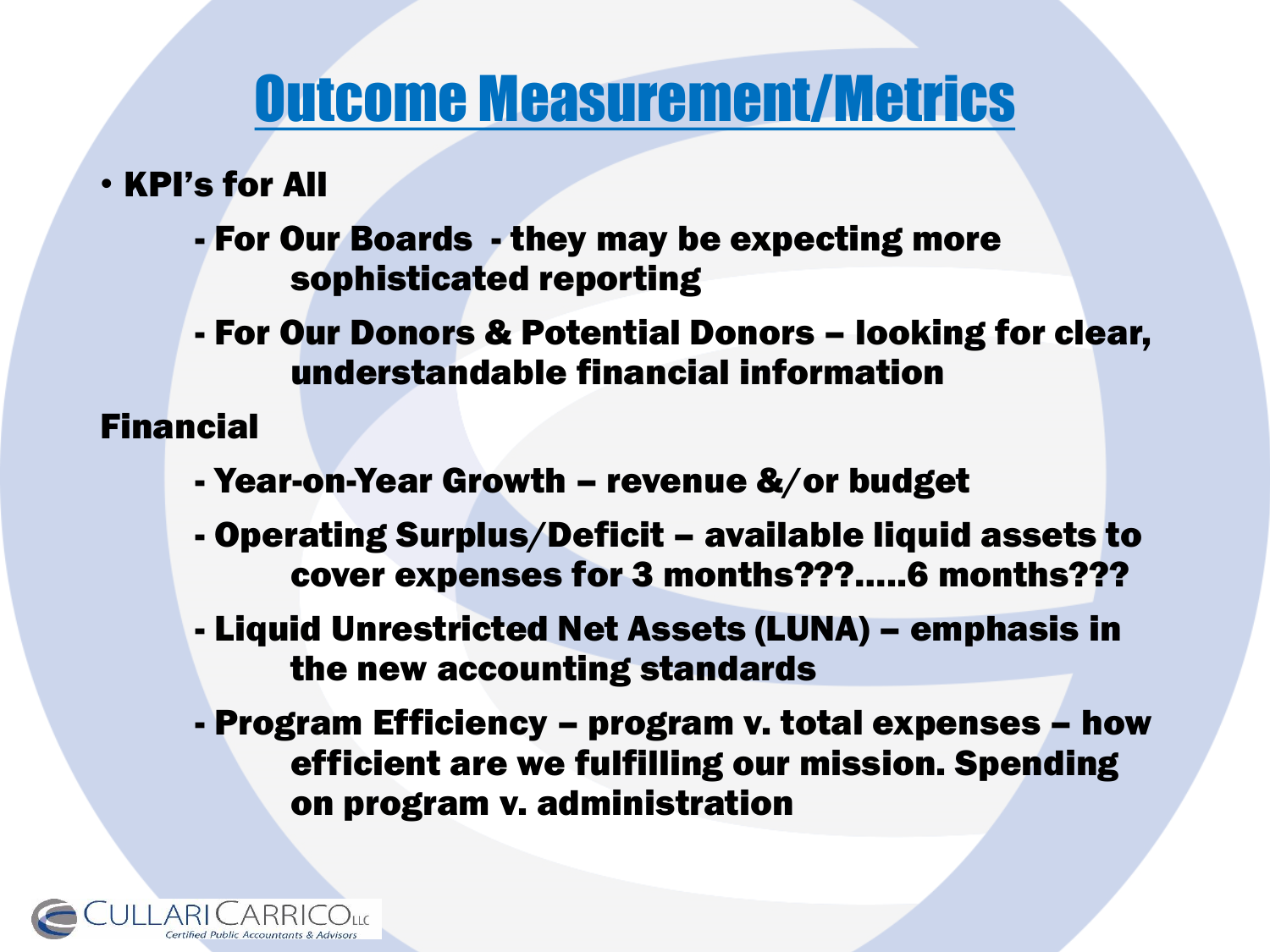## Outcome Measurement/Metrics

- Fundraising
	- Donor & Donation Growth increase in donation revenue & number of donors period over period
	- Donor Retention Rate who's given more than once?
	- Fundraising ROI ESSENTIAL dollars coming in PER dollars spent on fundraising – helps to evaluate the effectiveness of fundraising efforts
- Performance/Outcome Measurement "most important"?
	- more difficult to measure, i.e. outcomes may be long term and/or qualitative
	- IMPACT/SUSTAINABILITY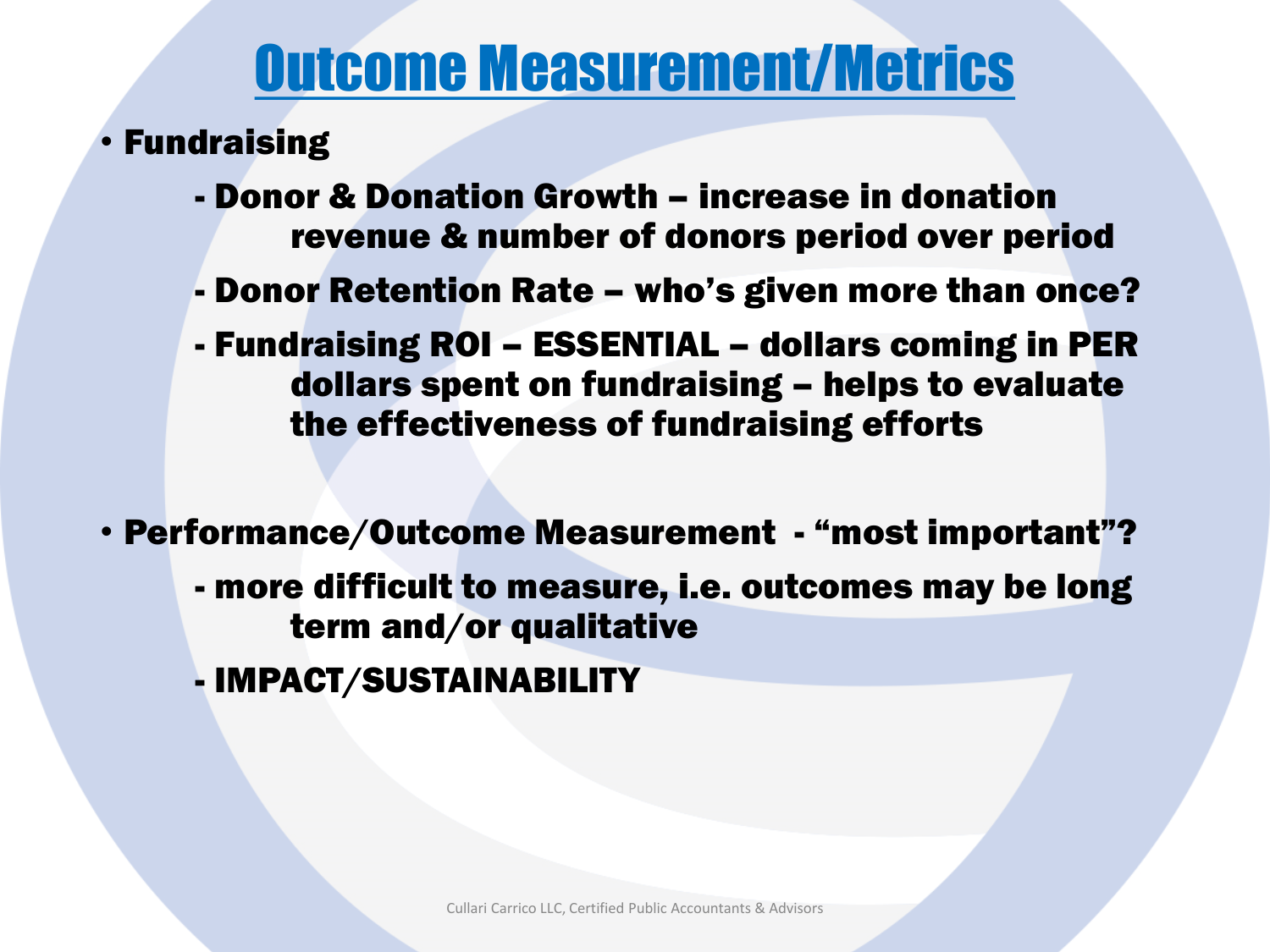# Mission (Storytelling)

- Clearly Defined AND Communicated
- Using Form 990
	- Page 1, Part I, #1 briefly describe mission & significant activities
	- Page 2, Part III, #1 AND 4a (Program Service Accomplishments – three OR MORE!
- Are Our Storytellers (i.e. Board Members) Equipped w/ Right Tools to Drive the Mission & Vision – the "Elevator Pitch"
- How Do We Measure Success:
	- IMPACT (Outcome & Performance Measurement)
	- Using Impact to Brand the Causes We Pursue

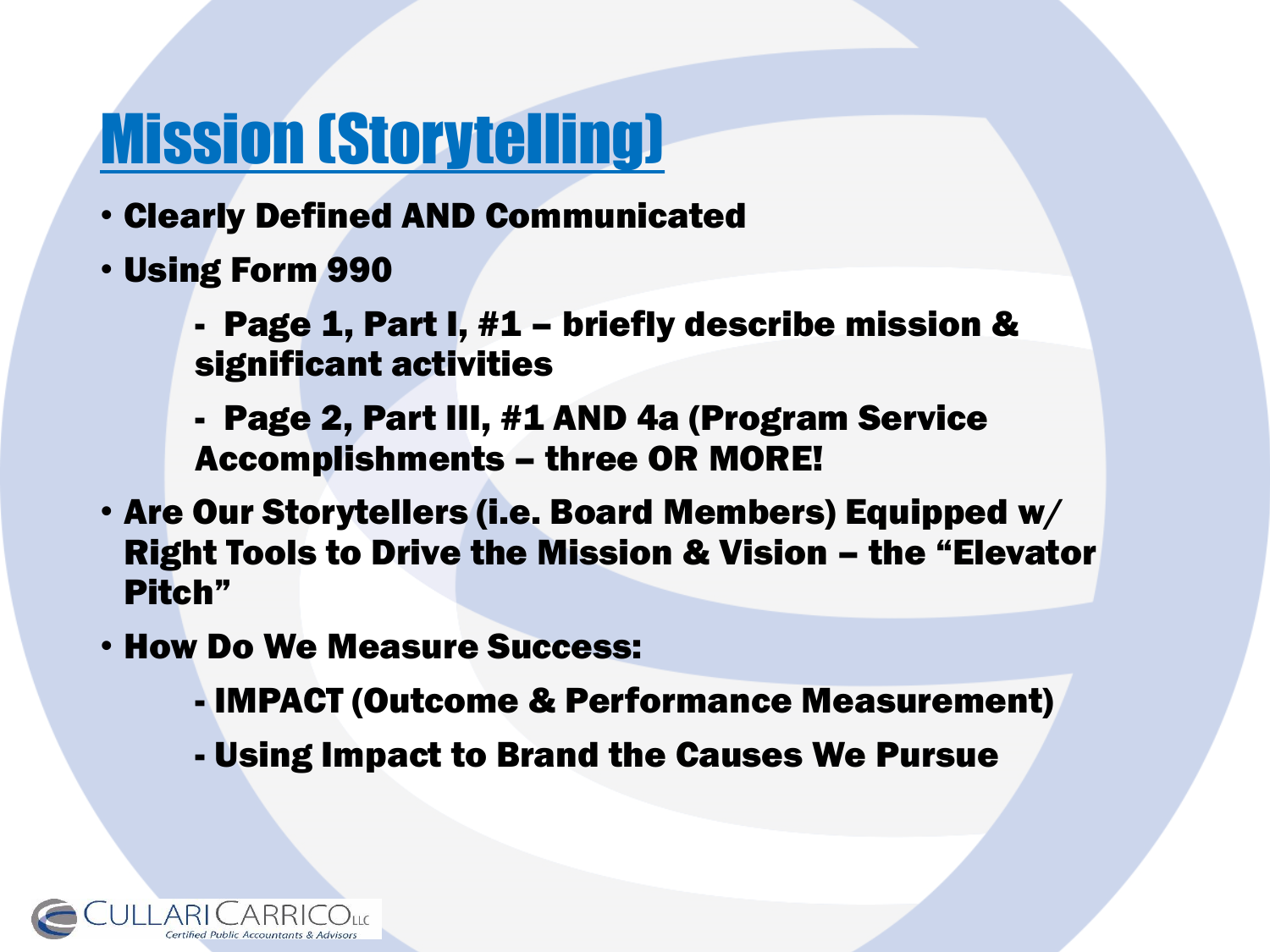# GOVERNANCE

Best Practices (IRS Form 990 provides a great framework for many of these) – Page 6, Part VI

- Section A Governing Body & Management
- Section B Policies

*Principles for Good Governance and Ethical Practice (The Independent Sector)*

#### CONSIDER:

- Board Commitment Form
	- Defines clearly the non-financial AND financial expectations
	- Spells out roles & responsibilities
- Organized Meeting Agendas & Meetings Meeting Minutes???

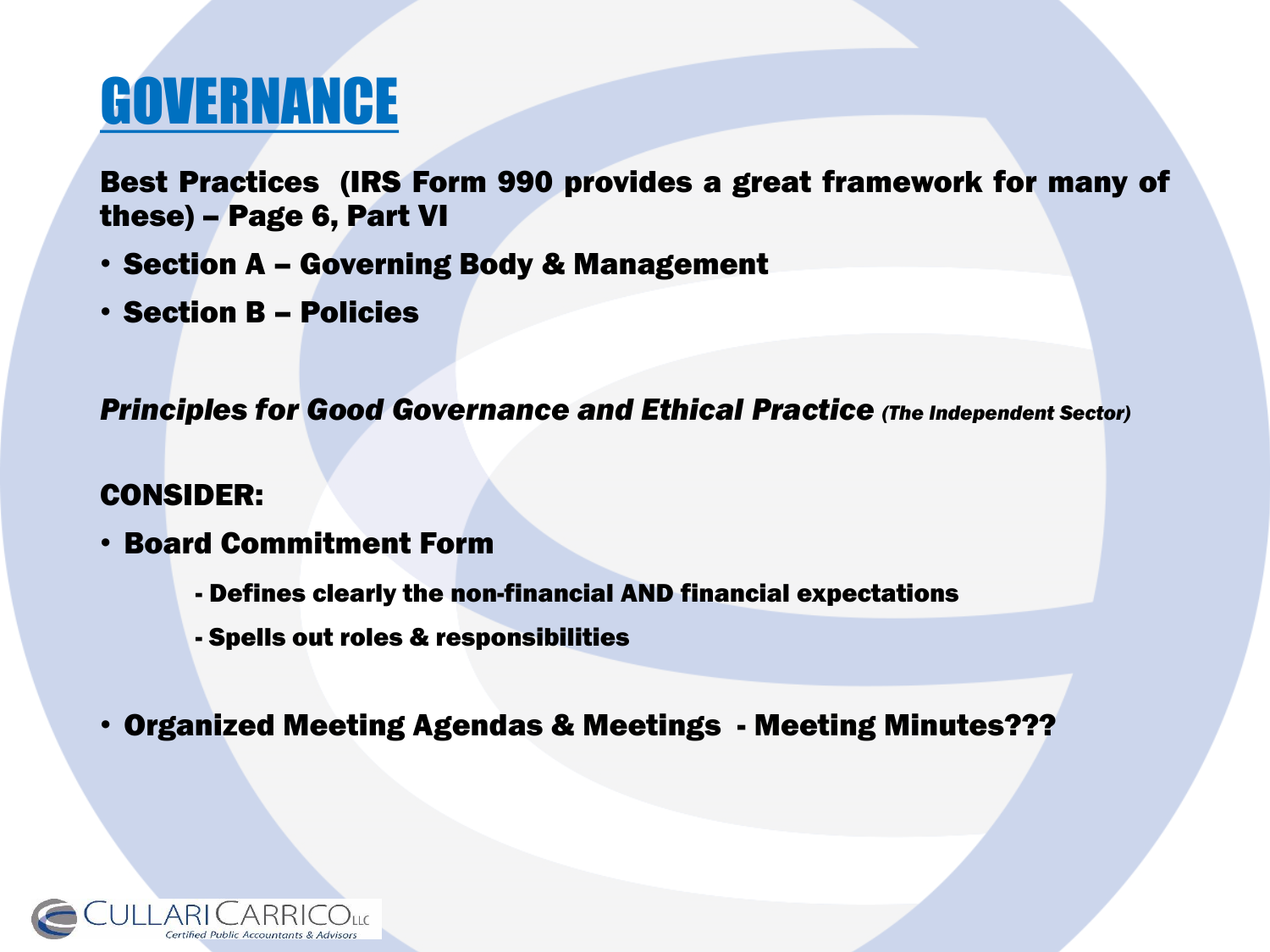# GOVERNANCE (continued)

#### ALSO CONSIDER……..

### • Adoption of Formal Board Policies

- Conflicts of Interest
- Whistleblower Policies (Uh oh!!)
- Document Retention
- Consider Advisory Boards
- Software for Governance

Boardable [\(www.boardable.com\)](http://www.boardable.com/) Centralize management of Board meetings (meetings calendar, minutes, Board documents, discussion threads, A dashboard for all board activities

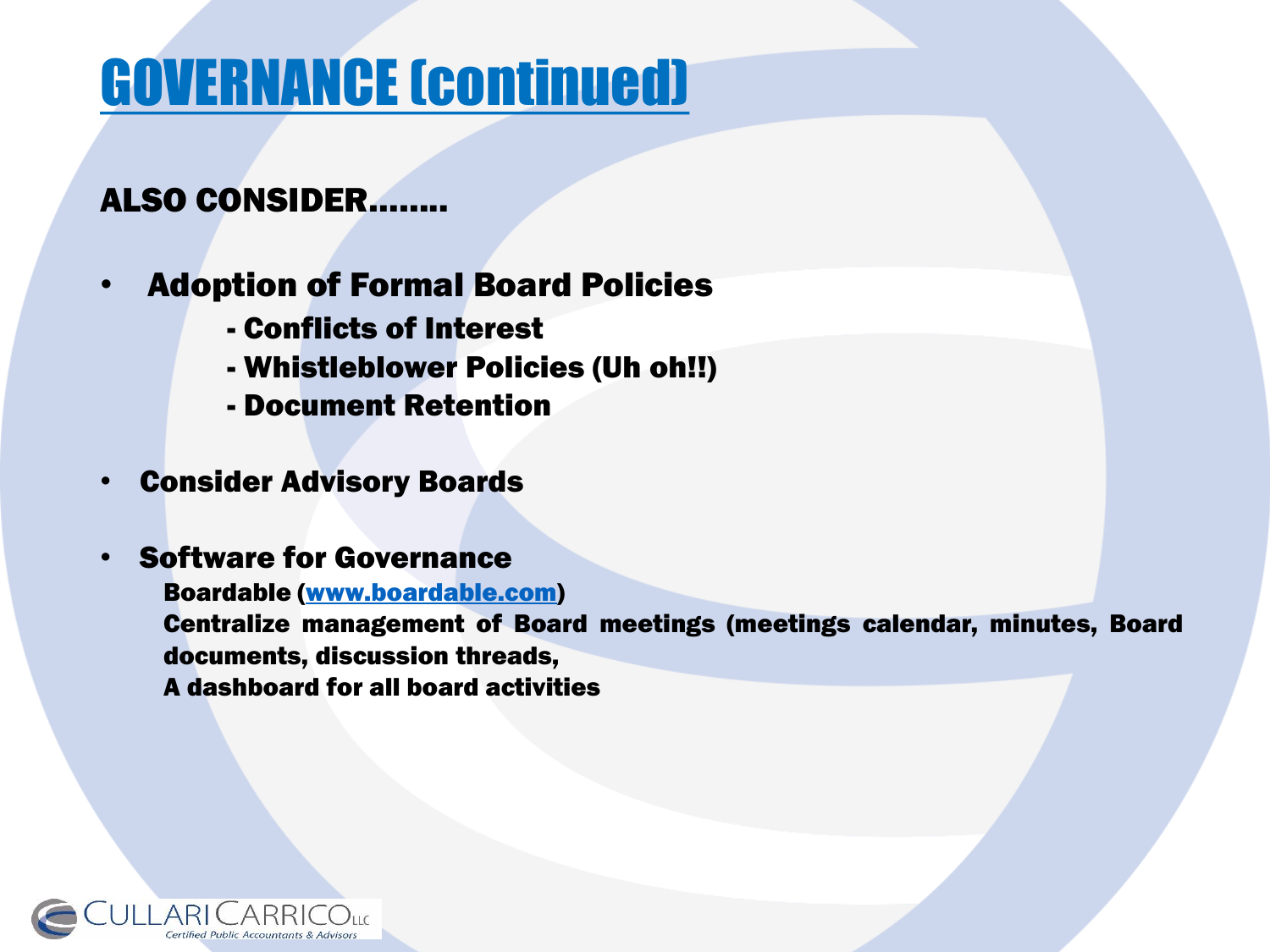### Program Sustainability/Fundraising

Has anyone found it easier to raise funds for our organizations in the past year?

- Discriminating Donors
- Tangible Results
- Attracting new "Investors" Considering New Revenue Streams
- Promoting Donor Advised Funds; Using IRA RMD's
- Restricted Government Funding

- Grantmakers are being more restricted in how grant moneys can be spent ……meaning less money for administrative expenses

Is your accounting system & fund tracking capabilities effectively controlling & reporting on the restricted funding you are receiving?

\* Collaborative alliances and partnerships

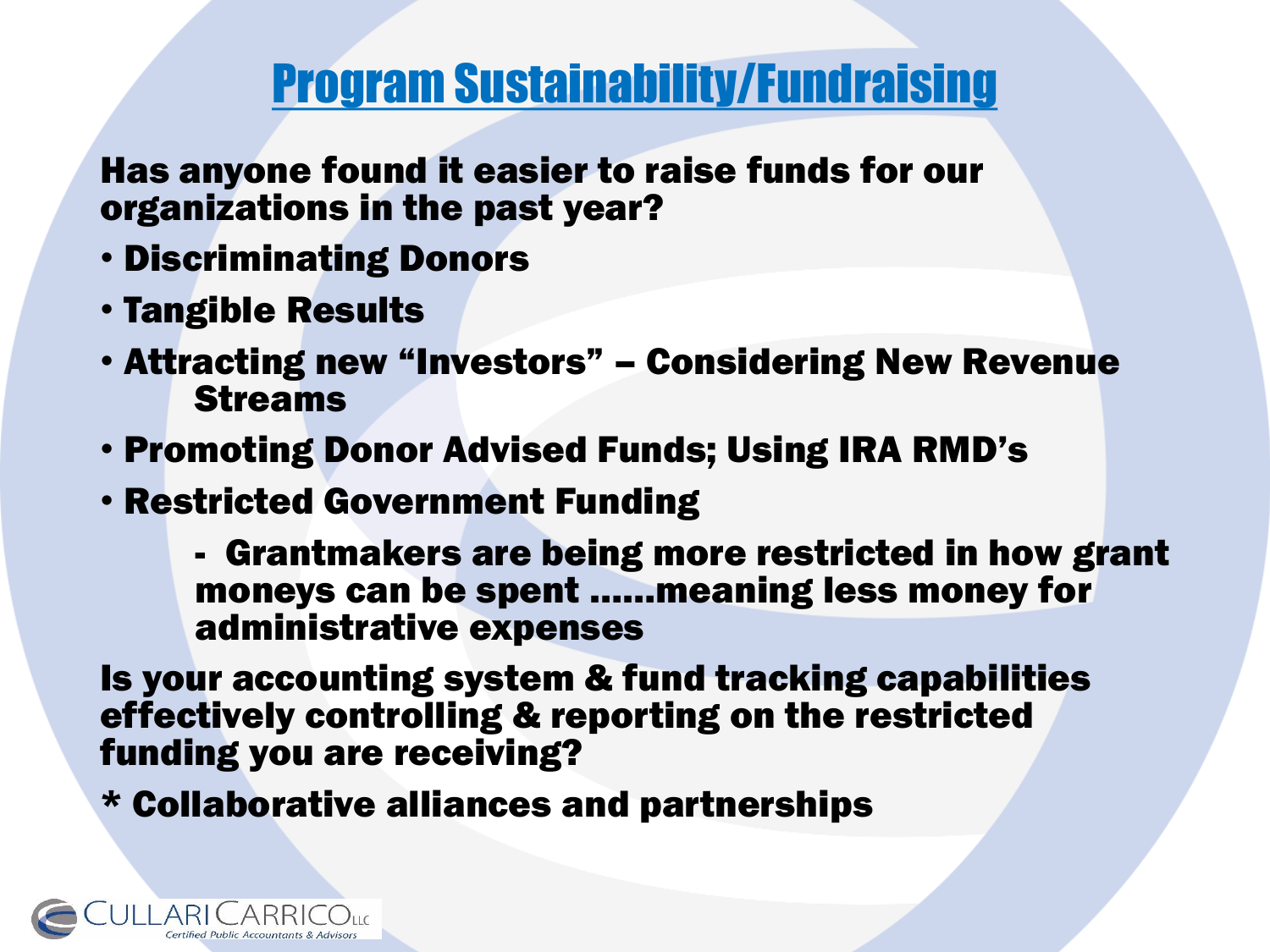# Fiscal Responsibility

- New Accounting Standards Effective for Your 2018 Financial Statements – ASU 2016-14 (& codified in the FASB's ASC 958) clearly attempts to communicate the organization's liquidity and financial ability to operate:
	- Net asset classifications reduced to 2 (still have responsibilities to temporary v. permanent restrictions……)
	- Transparency and liquidity detailed disclosure re: meeting cash requirements for the next year
	- Statements of Expenses (by their natural expense category) including detailed disclosure of the allocation methods utilized to allocate nondirect expenses (i.e. overhead costs)
	- NOT JUST A COMPLIANCE EXERCISE
	- AN OPPORTUNITY TO LOOK AT EVERY DOLLAR OUR ORGNAIZATIONS ARE SPENDING – HOW MUCH OF THAT "SPEND" ACTUALLY CONTRIBUTES TO OUR MISSION – IS THAT THE BEST "SPEND" OF OUR INVESTORS (DONORS & SUPPORTERS) DOLLARS – TIE INTO TO FORM 990 – IF YOU ARE FILING ONE, THEN YOU'VE ACTUALLY BEEN COMMUNICATING THESE "ALLOCATIONS" EVERY TIME YOU FILE THE 990

• THE FORM 990 WILL REFLECT THESE NEW STANDARDS IN 2019 FORMS

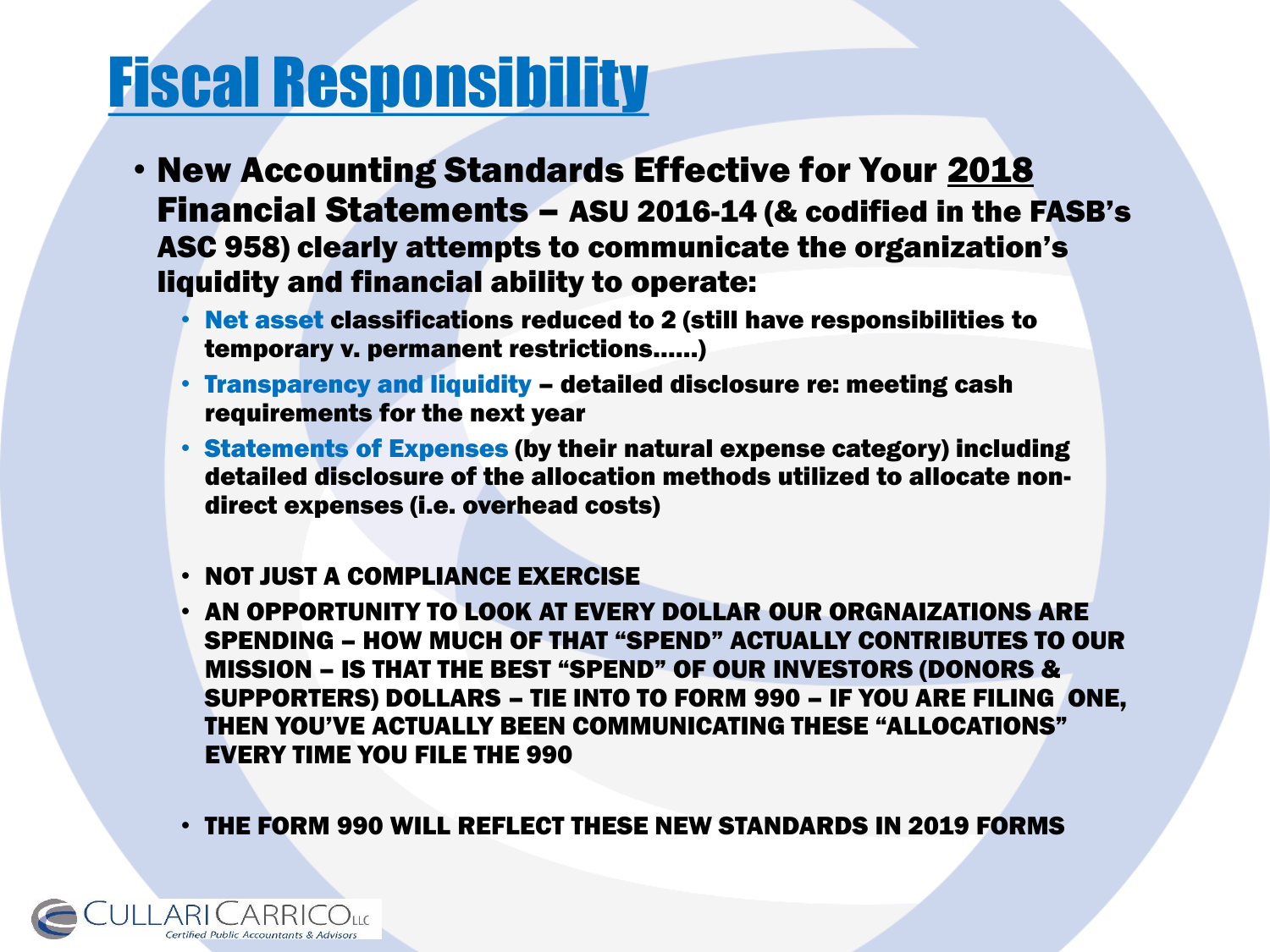## Fiscal Responsibility (continued)

- Regular, Timely and Complete Internal Financial Reporting to the Board – Does the Board understand the financials??
- Review and Approval of an Annual Budget
- Understand Your Form 990
- Audited??? Maintain an Open Line of Communication with Your Auditor (GAAS)
- Maintain your LEGAL DUTY OF CARE

#### **Resources**

- **-** *How To Read Nonprofit Financials Statements* **by Andrew Lang**
- **- Financial Risk Management – A Guide for Non-Profit Executives – available from The Nonprofit Risk Management Center at [www.nonprofitrisk.org](http://www.nonprofitrisk.org/)**

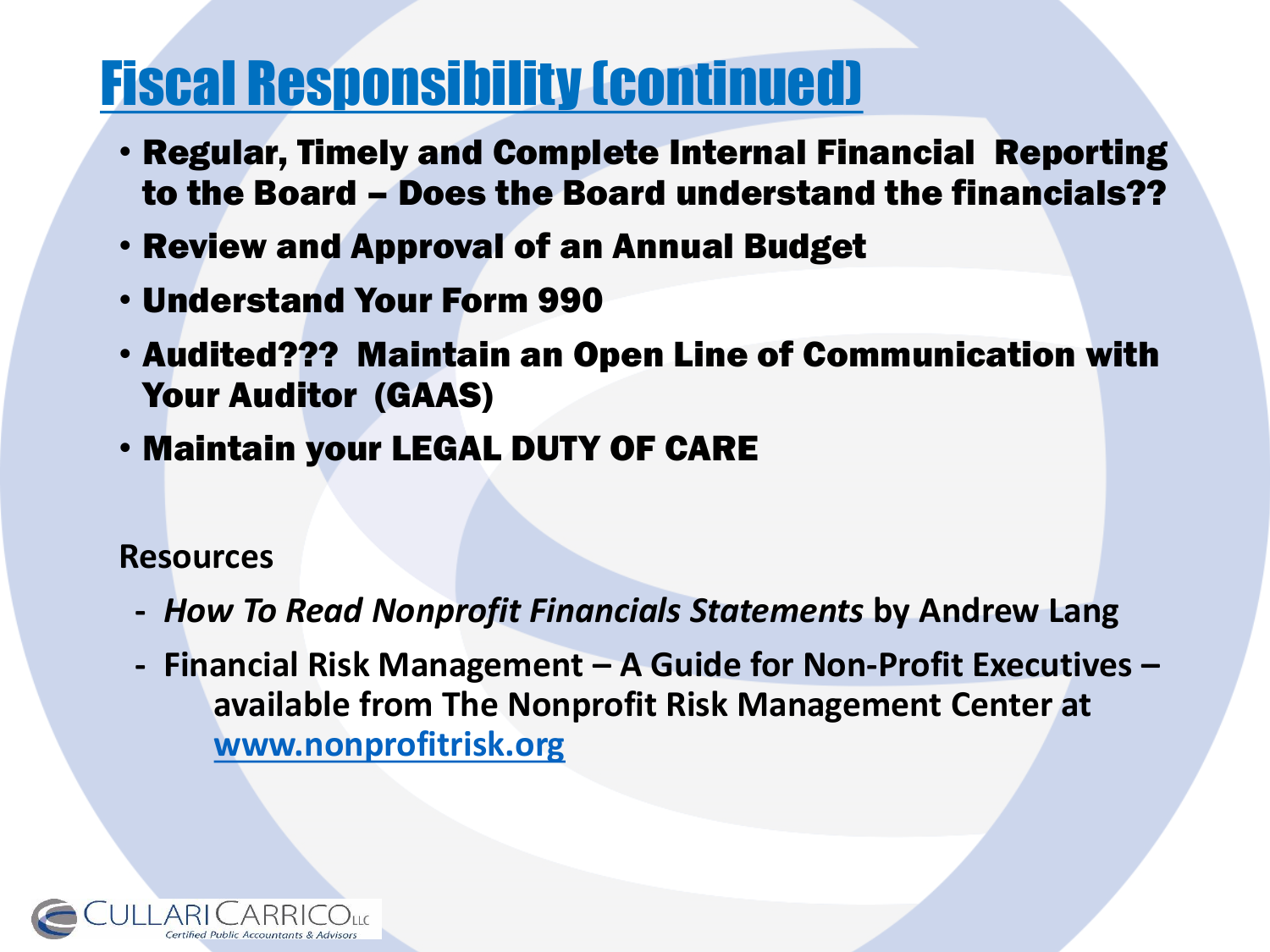# Risk Management

- Directors & Officers Liability Insurance
- Is Your Website ADA Compliant?

### CYBER SECURITY

BE PREPARED FOR CYBERSECURITY RISK (ASAE)

Data security and emerging technologies will present ongoing challenges for organizations , but leaders can act now to prepare staff and members for future threats….2.5 BILLION records were compromised in publicly disclosed data breaches around the globe in 2017, an 88% increase from 2016

- Fact #1 60% of all Cyber Attacks occur vs. small-to-medium sized companies
- Fact #2 The more email traffic …… the more exposure

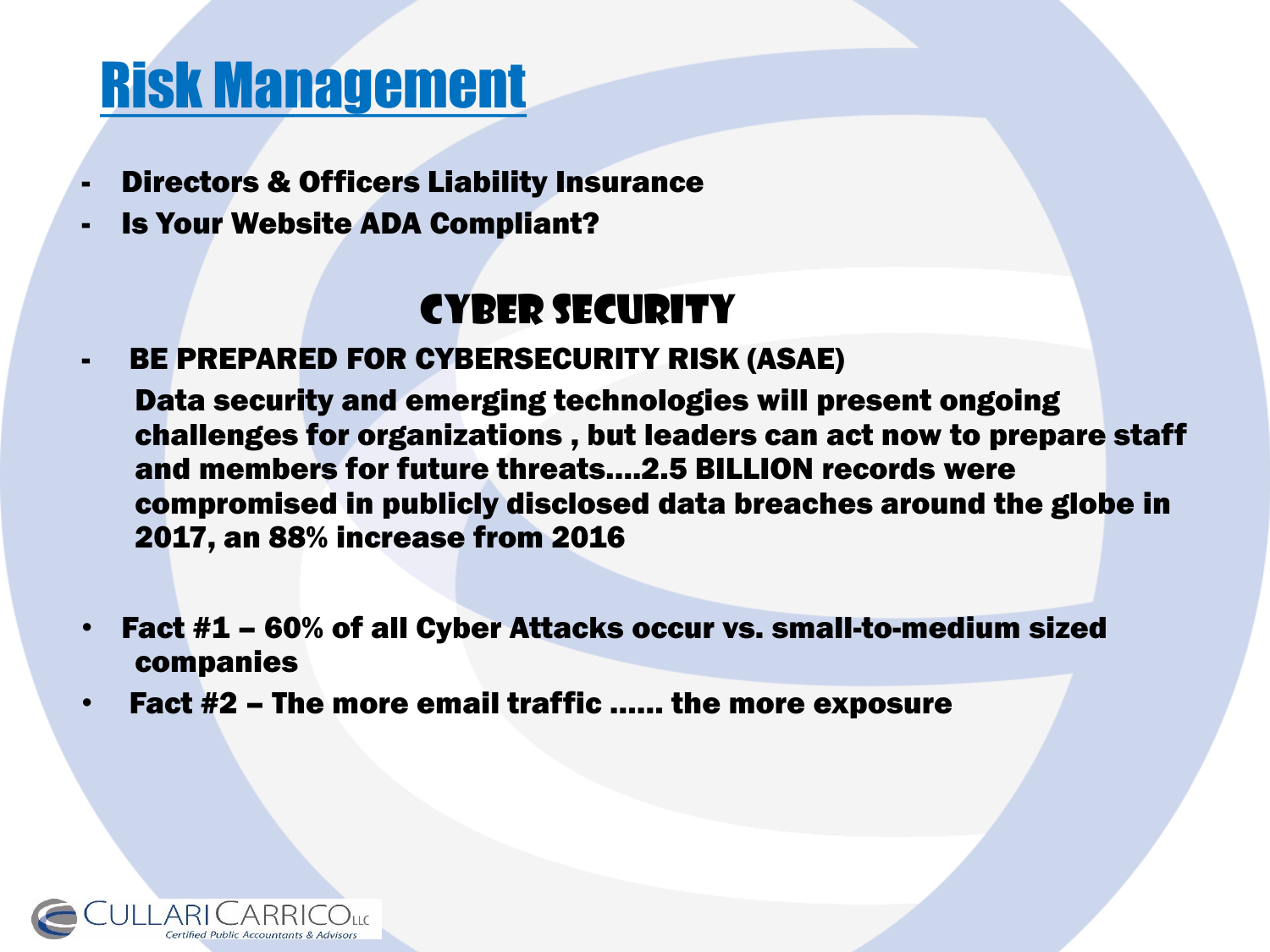# Risk Management

### CYBER SECURITY (continued)

#### IMPACT AREAS:

- Websites shut down, software applications locked down, lost ability to deliver mission
- Negative Press…endangering third party non-public records (i.e. medical records, phone numbers , credit card information, social security #'s)
- Significant costs i.e. computer ransoms…6 & 7 figures possible.
- Potential lawsuits from clients, customers, vendors, suppliers........

### WHAT TO DO?

- **Cyber Insurance**
- **Backups Offisite and Redundant.**
- Cellphones w/ Passwords
- P/C's with Data Encryption & Multiple Log-ins
- Segregated Servers on the Cloud

#### AND

- A Homeowner's Policy w/ a Cyber Endorsement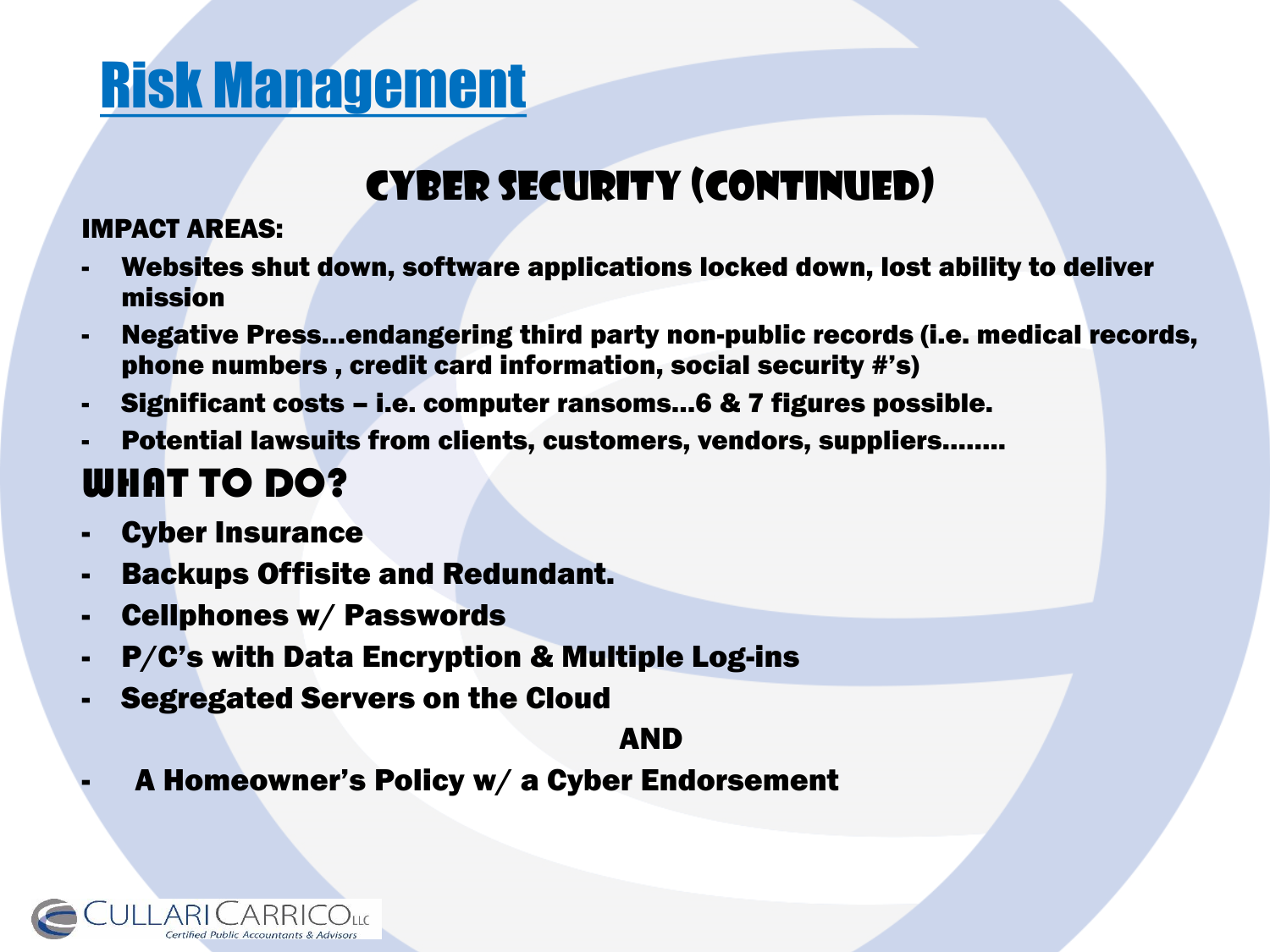## Strategic Planning

- A "SAMPLE" PLAN (Exponent Philanthropy)
- AMPLIFY AND INCREASE OUR IMPACT
- BUILD A BROADER AND DEEPER COMMUNITY THROUGH SHARING AND COLLABORATION
- MAXIMIZE OUR RELEVANCE AND ACCESSIBILITY TO A VARIETY OF INVESTORS/FUNDERS
- ADVANCE DIVERSITY, EQUITY AND INCLUSION , CULTVATING A CULTURE, BOTH WITHIN OUR ORGANIZATIONS, AS WELL AS WITHIN THE COMMUNITIES WE SERVE

WHAT ABOUT THE NEXT GENERATION?? Do you have a plan to transition ownership of the mission forward??

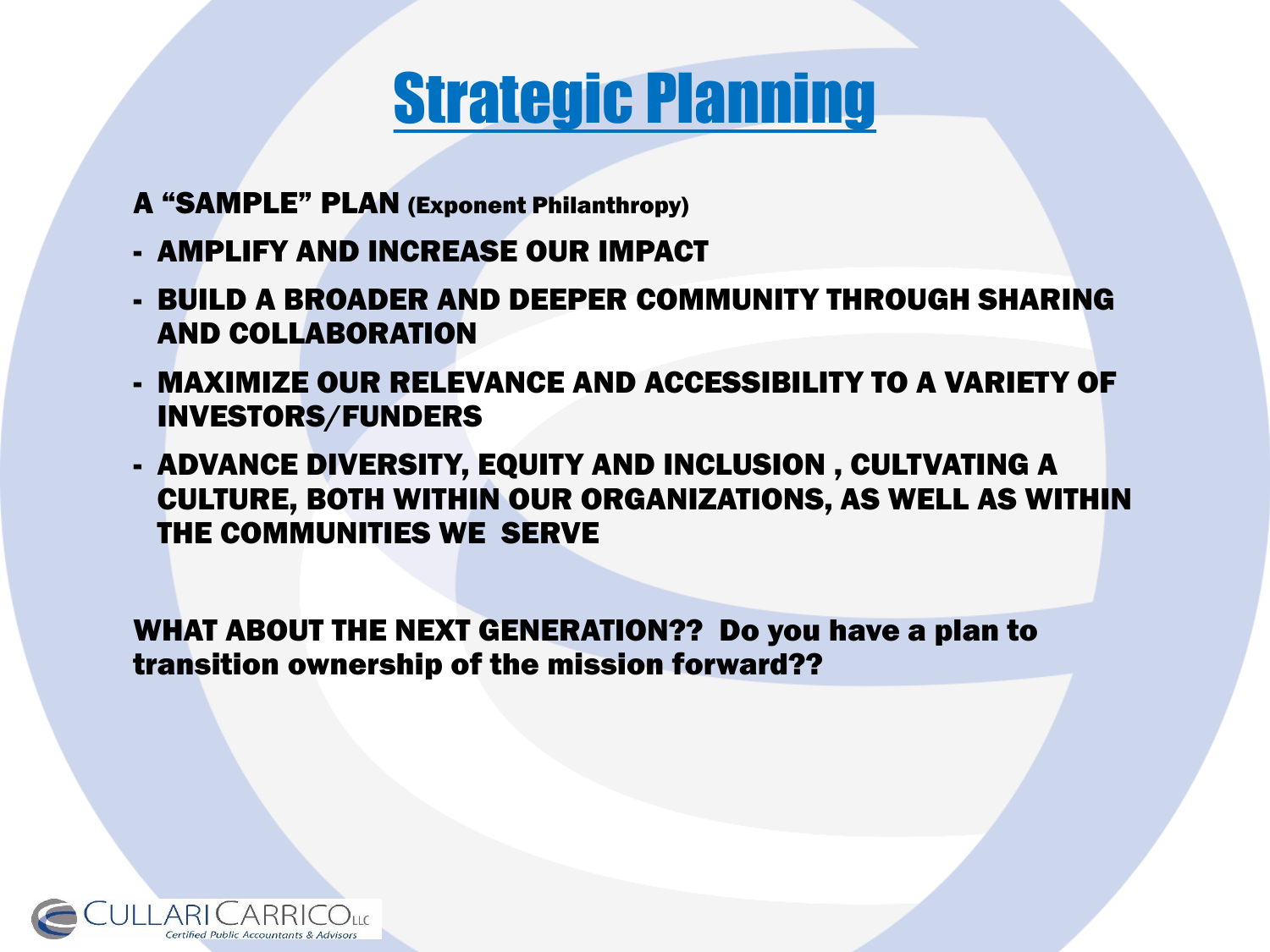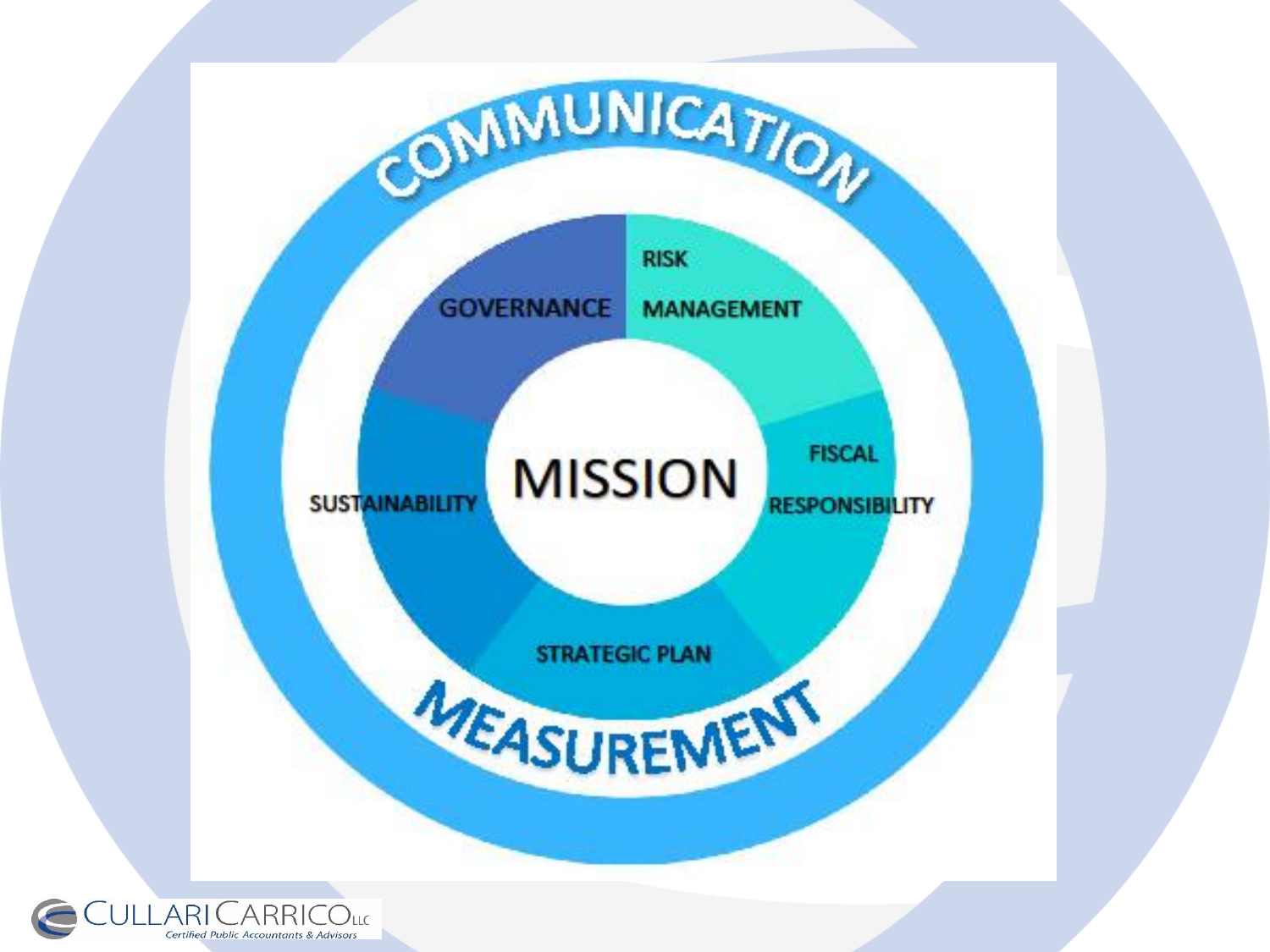## Celebrating Nonprofits

### WORLD VISION (The CHOSEN Video)

- https://www.worldvision.org/chosen?campaign=400036869&ds rl=1 274668&gclid=Cj0KCQjw3JXtBRC8ARIsAEBHg4kzQ7bgA0XLhXzVbt0fYQSt6w9y2PX7x2cyphP8EYn4Lbcr0IDnkaAjsEEALw\_wcB&gclsrc=aw.ds
- NONPROFIT ASSOCIATION OF THE MIDLANDS
- [https://www.youtube.com/watch?v=J9yUKxeEHeA&feature=youtu.b](https://www.youtube.com/watch?v=J9yUKxeEHeA&feature=youtu.be) e